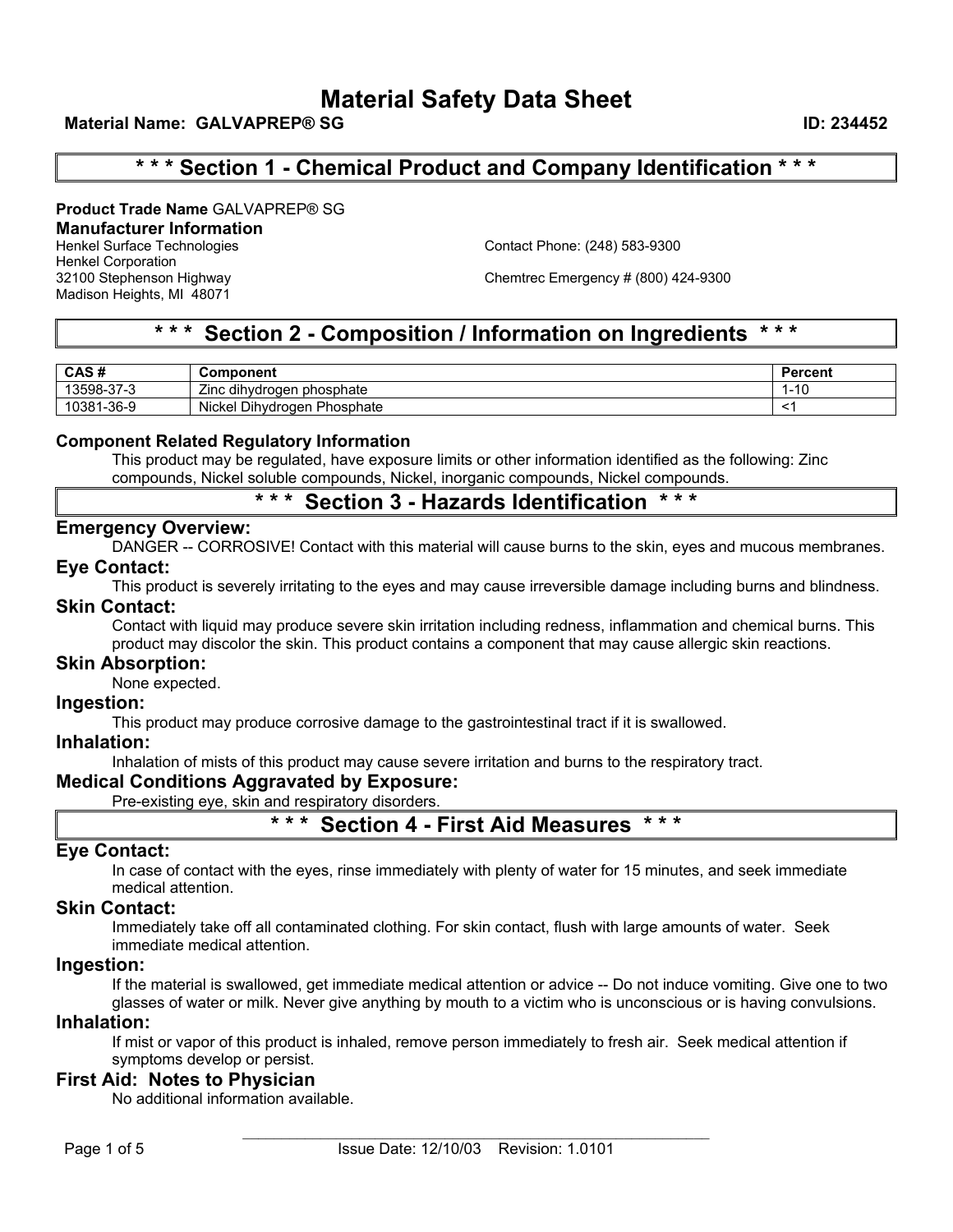# **\* \* \* Section 5 - Fire Fighting Measures \* \* \***

|                                                       | <b>Flash Point:</b> Not applicable | <b>Method Used:</b> Not applicable                    | <b>Classification:</b> | <b>Flammability</b> Non-flammable |
|-------------------------------------------------------|------------------------------------|-------------------------------------------------------|------------------------|-----------------------------------|
| <b>Upper Flammable</b> Not applicable<br>Limit (UFL): |                                    | <b>Lower Flammable</b> Not applicable<br>Limit (LFL): |                        |                                   |

### **Fire & Explosion Hazards:**

This product is an aqueous mixture which will not burn.

#### **Decomposition Products:**

Irritating and toxic gases or fumes may be released during a fire.

### **Extinguishing Media:**

Use any media suitable for the surrounding fires.

### **Fire-Fighting Instructions:**

Firefighters should wear full protective clothing including self contained breathing apparatus.

# **\* \* \* Section 6 - Accidental Release Measures \* \* \***

### **Containment Procedures:**

Stop the flow of material, if this is without risk. Wear appropriate protective equipment and clothing during cleanup.

### **Clean-Up Procedures:**

Absorb spill with inert material. Shovel material into appropriate container for disposal. Dispose of collected material according to regulation.

### **\* \* \* Section 7 - Handling and Storage \* \* \***

### **Handling Procedures:**

Do not get this material in your eyes, on your skin, or on your clothing. Do not take internally. Wash thoroughly after handling. Do not inhale vapors or mists of this product.

### **Storage Procedures:**

Keep container tightly closed and in a cool, well-ventilated place away from incompatible materials.

### **\* \* \* Section 8 - Exposure Controls / Personal Protection \* \* \***

### **Exposure Guidelines:**

### **A: General Product Information**

Follow all applicable exposure limits.

### **B: Component Exposure Limits**

### **Nickel Dihydrogen Phosphate (10381-36-9)**

OSHA: 1 mg/m3 TWA (as Ni) (related to Nickel soluble compounds)

NIOSH: 0.015 mg/m3 TWA (as Ni) (related to Nickel compounds)

### **Engineering Controls:**

Ventilation should effectively remove and prevent buildup of any vapor or mist generated from the handling of this product.

### **PERSONAL PROTECTIVE EQUIPMENT**

As prescribed in the OSHA Standard for Personal Protective Equipment (29 CFR 1910.132), employers must perform a Hazard Assessment of all workplaces to determine the need for, and selection of, proper protective equipment for each task performed.

### **Eyes/Face Protective Equipment:**

Wear chemical goggles; face shield (if splashing is possible).

### **Skin Protection:**

Use impervious gloves. Gloves should be tested to determine suitability for prolonged contact. Use of impervious apron and boots are recommended.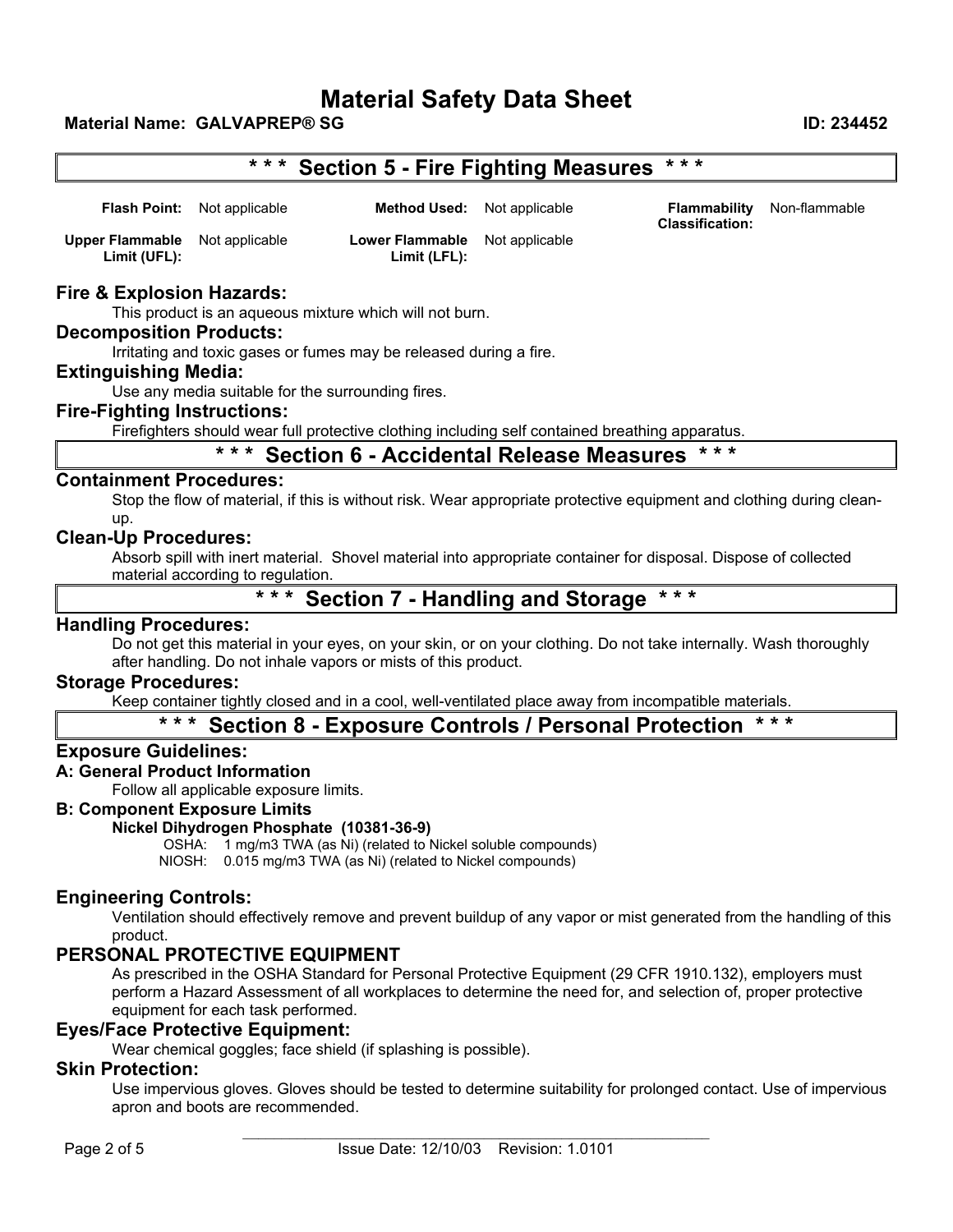### **Material Name: GALVAPREP® SG ID: 234452**

### **Respiratory Protection:**

If ventilation is not sufficient to effectively prevent buildup of aerosols or vapors, appropriate NIOSH/MSHA respiratory protection must be provided.

### **Work Practices:**

Eye wash fountain and emergency showers are recommended.

## **\* \* \* Section 9 - Physical & Chemical Properties \* \* \***

**Physical State:** Liquid **Appearance:** Light green **Specific Gravity:**   $1.25 - 1.35$  **pH:**  $\leq 2.0$ **Percent Volatile:** Not applicable

**Odor:** No odor **Vapor Pressure:** Not applicable **Vapor Density:** Not determined **Boiling Point:**  $>210$  ° F (>98.9 ° C) **Viscosity:** Not determined **VOC:** Not applicable **Solubility Water:** Complete **Evaporation Rate:** Not determined

## **\* \* \* Section 10 - Chemical Stability & Reactivity Information \* \* \***

### **Chemical Stability:**

Stable under normal conditions.

**Conditions to Avoid:**

None expected.

### **Incompatibility:**

This product may react with strong alkalies.

### **Decomposition Products:**

Decomposes with heat to produce oxides of nitrogen.

### **Hazardous Polymerization:**

Will not occur.

**\* \* \* Section 11 - Toxicological Information \* \* \*** 

### **Acute Toxicity:**

### **A: General Product Information**

No information available for the product.

### **B: Component Analysis - LD50/LC50**

### **Zinc dihydrogen phosphate (13598-37-3)**

Oral LD50 Rat: 1990 mg/kg; Oral LD50 Mouse: 1610 mg/kg

### **Carcinogenicity:**

### **A: General Product Information**

No information available for the product.

### **B: Component Carcinogenicity**

### **Nickel Dihydrogen Phosphate (10381-36-9)**

NIOSH: potential occupational carcinogen (related to Nickel compounds)

NTP: Known Carcinogen (related to Nickel compounds) (Select Carcinogen)

IARC: Monograph 49, 1990; (Evaluated as a group) (related to Nickel compounds) (Group 1 (carcinogenic to humans))

### **Chronic Toxicity**

No information available.

### **Epidemiology:**

No information available for the product.

### **Neurotoxicity:**

No information available for the product.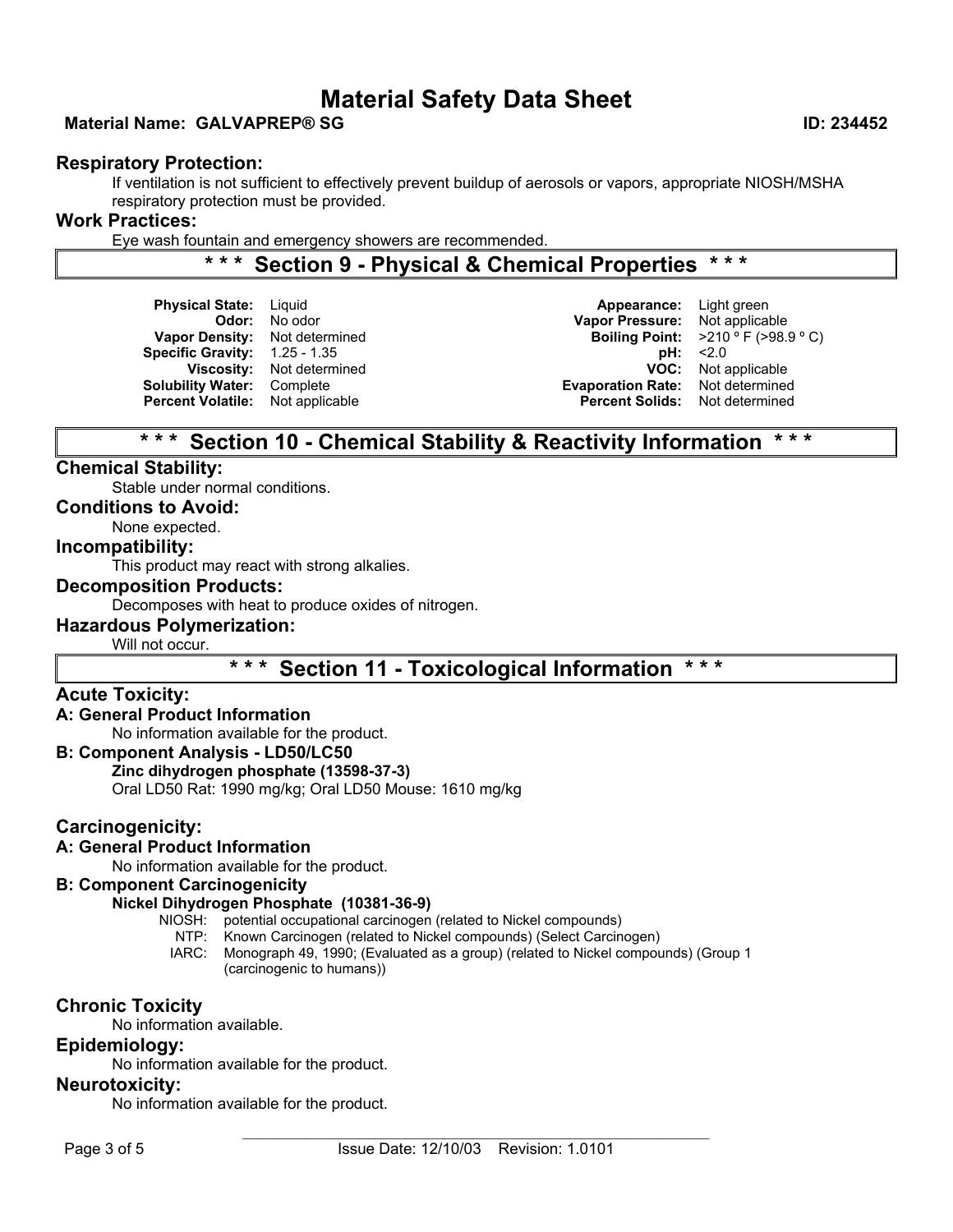### **Material Name: GALVAPREP® SG ID: 234452**

### **Mutagenicity:**

No information available for the product.

### **Teratogenicity:**

No information available for the product.

### **Other Toxicological Information:**

None available.

# **\* \* \* Section 12 - Ecological Information \* \* \***

### **Ecotoxicity:**

### **A: General Product Information**

No data available for this product. Because of the low pH of this product, it would be expected to produce significant ecotoxicity upon exposure to aquatic organisms and aquatic systems.

### **B: Component Analysis - Ecotoxicity - Aquatic Toxicity**

No ecotoxicity data are available for this product's components.

### **Environmental Fate:**

No data is available concerning the environmental fate, biodegradation or bioconcentration for this product.

### **\* \* \* Section 13 - Disposal Considerations \* \* \***

### **US EPA Waste Numbers & Descriptions:**

### **A: General Product Information**

This product, if discarded directly, would be a characteristic RCRA corrosive waste (D002). This chemical contains phosphates.

### **B: Component Waste Numbers**

No EPA Waste Numbers are applicable for this product's components.

### **Disposal Instructions:**

Dispose of waste material according to Local, State, Federal, and Provincial Environmental Regulations.

### **\* \* \* Section 14 - Transportation Information \* \* \***

### **US DOT Information**

**Shipping Name:** Please refer to the container label for transportation information.

# **\* \* \* Section 15 - Regulatory Information \* \* \***

### **US Federal Regulations**

### **A: General Product Information**

No additional information available.

### **B: Component Analysis**

This material contains one or more of the following chemicals required to be identified under SARA Section 302 (40 CFR 355 Appendix A), SARA Section 313 (40 CFR 372.65) and/or CERCLA (40 CFR 302.4).

### **Zinc dihydrogen phosphate (13598-37-3)**

SARA 313: 1.0 percent de minimis concentration (Chemical Category N982) (related to Zinc compounds)

### **SARA 311/312: Acute:** Yes **Chronic:** No **Fire:** No **Pressure:** No **Reactive:** No

### **State Regulations**

### **A: General Product Information**

No additional information available.